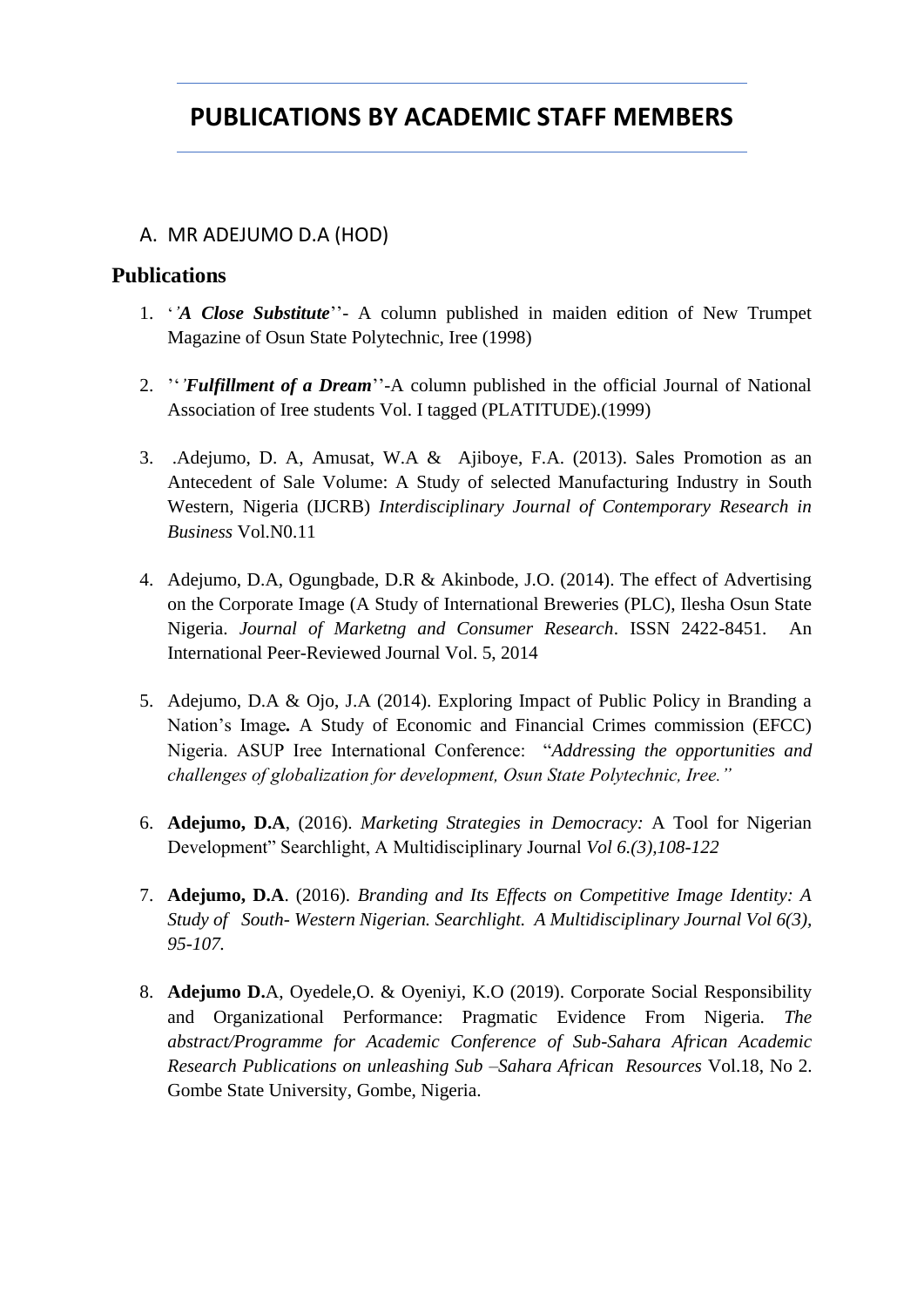9. **Adejumo, D.A (2019) .**Political Marketing Functions and Nation's Image: Evidence from Nigeria. Presented at 4<sup>th</sup> International National Conference in Business, Accounting, *Finance and Economics (***BAFE10, 2019), Malaysia.**

## B. MRS AJIBOYE

## **Publications (Before Last Promotion) with Dates:**

#### **a. Journal Articles:**

- 2. **Ajiboye, F.A.** & Olasunkanmi, D.A. (2009). "Effective Workflow Communication and Entrepreneurship Development". *The College Review*. Vol. 16(11): 76 – 82.
- 3. Ahmed M.B. & **Ajiboye, F.A.** (2013). "The Consumer Price Index and its Marketing Applications". *Auchi Journal of Business Studies (AJOBS)*. Vol. 5(1): 43 – 52
- 4. Balogun, O.J., **Ajiboye, F.A.** & Dunsin, A.T. (2013). "An Investigative Study on Factors Influencing the Customer Satisfaction with E-Banking in Nigeria". *International Journal of Academic Research in Economics and Management Sciences* . Vol. 2(6): 64 – 73.
- 5. Amusat, W.A., Adejumo, D.A. & **Ajiboye, F.A.** (2013). "Sales Promotion as an Antecedent of Sales Volume: A Study of Selected Manufacturing Industry in Ibadan, South Western, Nigeria". *Interdisciplinary Journal of Contemporary Research in Business*. Vol. 4(11): 465 – 473
- 6. **Ajiboye, F.A.** Olaoye, B.O. & Alimi, K.O. (2014). "Impact of Information and Communication Technology on Organizational Performance: An Empirical Investigation of Small and Medium Enterprises in Lagos State". *Iree Journal of Science, Technical and Management Studies (IJOSTEM)*. Vol. 1(1): 161 – 164.
- 7. **ii. Books:** Nil

- a. **Conference Papers:**
- 8. **Ajiboye, F.A.** (2008). "Mandatory Advancement Continuous Educational Training on Nigeria's Economic Reform Agenda and National Development in the 21<sup>st</sup> Century: Challenges and Way Forward, Organized by the Institute of Chartered Economists of Nigeria at Ibadan, Oyo State on 5<sup>th</sup> December.
- 9. **Ajiboye, F.A.** (2010). An Imperative for Product Branding, Being a Paper Presented at the 2<sup>nd</sup> Annual National Conference of the Faculty of Management Studies, Osun State Polytechnic, Iree, Osun State on 14<sup>th</sup> December.
- 10. Sajuyigbe, A.S. & **Ajiboye, F.A.** (2014). Marketing Mix Elements and Small and Medium Enterprises Performance in a Global Competitive Environment: Evidence from Osun State,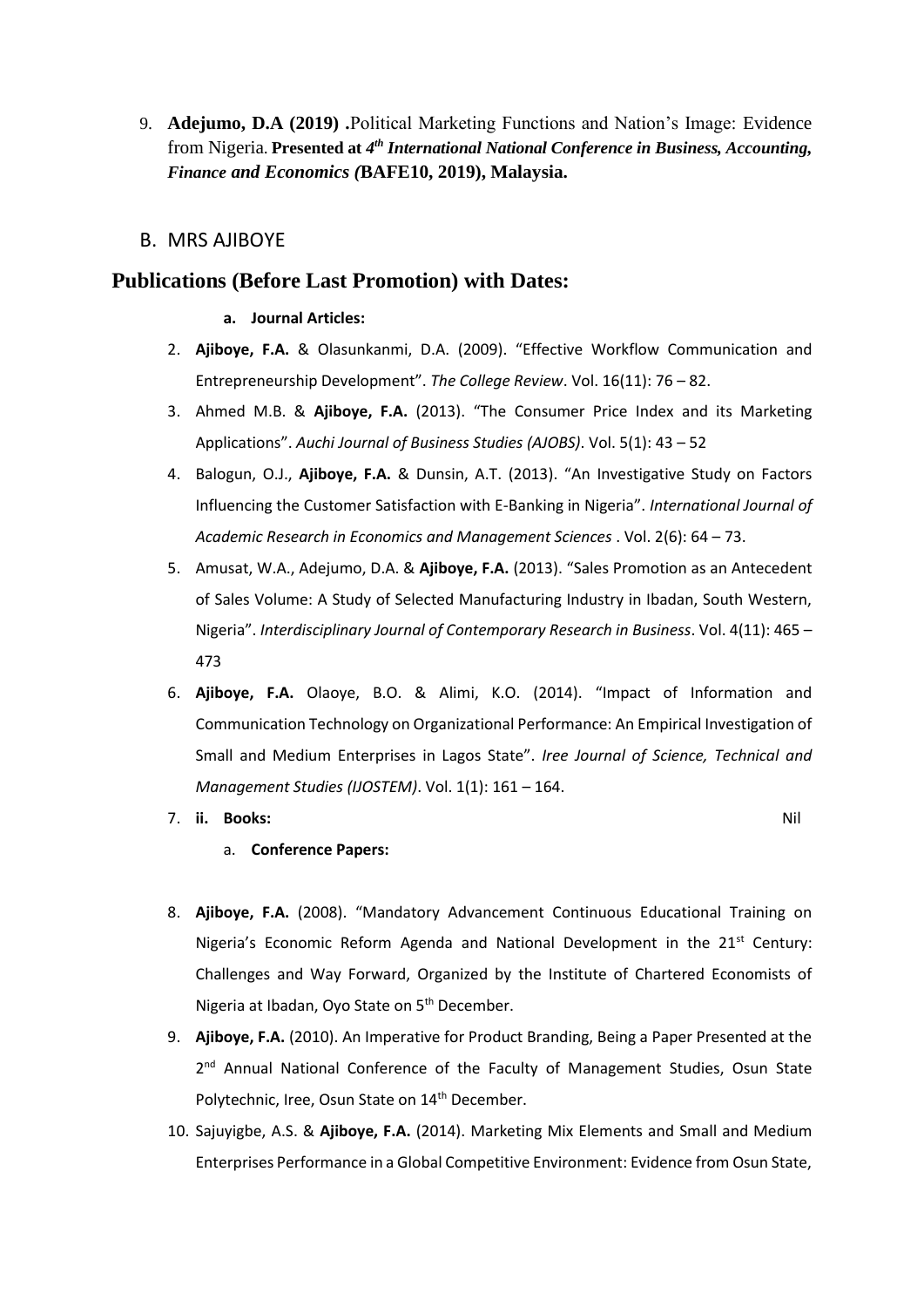South Western Nigeria. Being a Paper Presented at the International Conference on the Opportunities and Challenges of Globalization for Development. Organized by Academic Staff Union of Polytechnics, Osun State Polytechnic, Iree Branch, Held Between 24<sup>th</sup> – 28<sup>th</sup> March.

## **C. iv. Seminar Papers:** Nil

## **D. (D) Publications (Since Last Promotion) with Dates:**

- **E. (**i) **Journal Articles:**
- *F.* Alabi Ezekiel, **Ajiboye, F.A,** & Afolabi, M. A (2015). Factors Influencing E-marketing on the Performance of Small Business Enterprises in Nigeria. *International Journal of Management Sciences & Entrepreneurship (IJMSE) Vol 3 (12): 124 – 134.*
- G. **Ajiboye, F.A,** Ogunrinade, R. & Ayanleke, S.O. (2018). E-Marketing and Organizational Performance: A Study of Five Manufacturing Companies in Oyo State, Nigeria, *South Asian Journal of Social Studies and Economics.* Vol. 1(4): 1-9.
- H.

#### I. **iii Conference Papers:**

- J. Alabi, Ezekiel Afolabi, A.M. & **Ajiboye, F. A** (2015). Effects Of Globalization On The Performance Of Small Scale Businesses In Nigeria. Being a Paper Presented at International Academic Conference, University of Ilorin, Kwara State – Nigeria. Held on  $12<sup>th</sup> - 13<sup>th</sup>$  March.
- K. Ayanleke, S..O., Onikola, Y.S. & **Ajiboye, F.A.** (2016). Youth Empowerment for Sustainable Development: The Role of Entrepreneurship Education. Being a Paper Presented at 3rd International Conference on Entrepreneurship and Entrepreneurship Education. Obafemi Awolowo University, Ile-Ife, Nigeria Held on  $11<sup>th</sup> - 13<sup>th</sup>$  October.
- L. Sajuyigbe, A.S., **Ajiboye F.A,** & Ayanleke S.A (2016). Advertising, Packaging and Branding as Tools for Organizational Performance: Empirical Study of Manufacturing Companies in Oyo State, Nigeria. Being a paper presented at 4th Learned International Conference on Repositioning the Nigerian Economy for Socio- Economic Growth and Development. Crawford University, Igbesa, Ogun State, Nigeria. 9th – 11th June, 2016.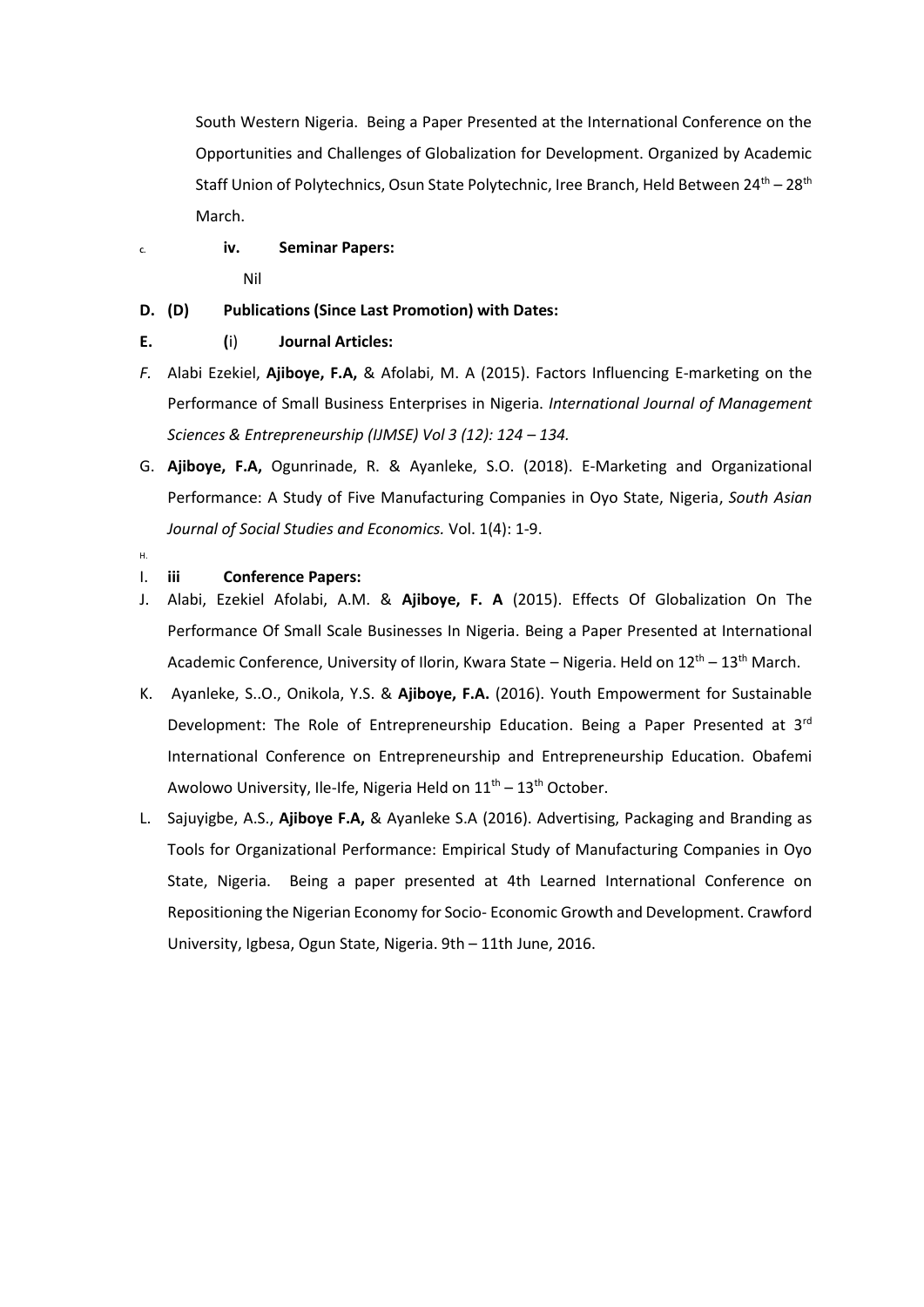#### 3. MR AYANLEKE

**Publications (Before Last Promotion) with Dates:** 

#### **i. Journal Articles:**

**Ayanleke, S.O.** Sajuyigbe, A.S., & Ola, O. (2012). "Impact of Packaging on Organizational Sales Turn Over: A Case Study of Patterzon Zoconist Cussons (PZ) Plc, Nigeria". *Journal of Contemporary Research Business*. Vol. 4(11): 492 – 508.

#### **ii. Books:** Nil

#### **iii. Conference Papers:**

**Ayanleke, S.O.** & Amusat, W.A. (2012). Small and Medium Enterprises Development: A Tool to Achieving Nigeria Vision 20:2020. A Paper Presented at the 2012 National Conference at The Polytechnic, Ibadan, Held Between  $27<sup>th</sup> - 31<sup>st</sup>$ August.

#### **iv. Seminar Papers:**

**Ayanleke, S.O.** (2012). Impact of Packaging on Organizational Sales Turn Over: A Case Study of Patterzon Zhoconist Cussons (PZ) Plc, Nigeria. A Paper Presented at the Faculty of Management Studies, Osun State Polytechnic, Iree, Held Between 23rd November.

#### **(D) Publications (Since Last Promotion) with Dates:**

#### **(**i) **Journal Articles:**

Ajiboye, F.A, Ogunrinade, R. & **Ayanleke, S.O.** (2018). E-Marketing and Organizational Performance: A Study of Five Manufacturing Companies in Oyo State, Nigeria, *South Asian Journal of Social Studies and Economics.* Vol. 1(4): 1-9.

#### **iii Conference Papers:**

**Ayanleke, S..O.,** Onikola, Y.S. & Ajiboye, F.A. (2016). Youth Empowerment for Sustainable Development: The Role of Entrepreneurship Education. Being a Paper Presented at 3<sup>rd</sup> International Conference on Entrepreneurship and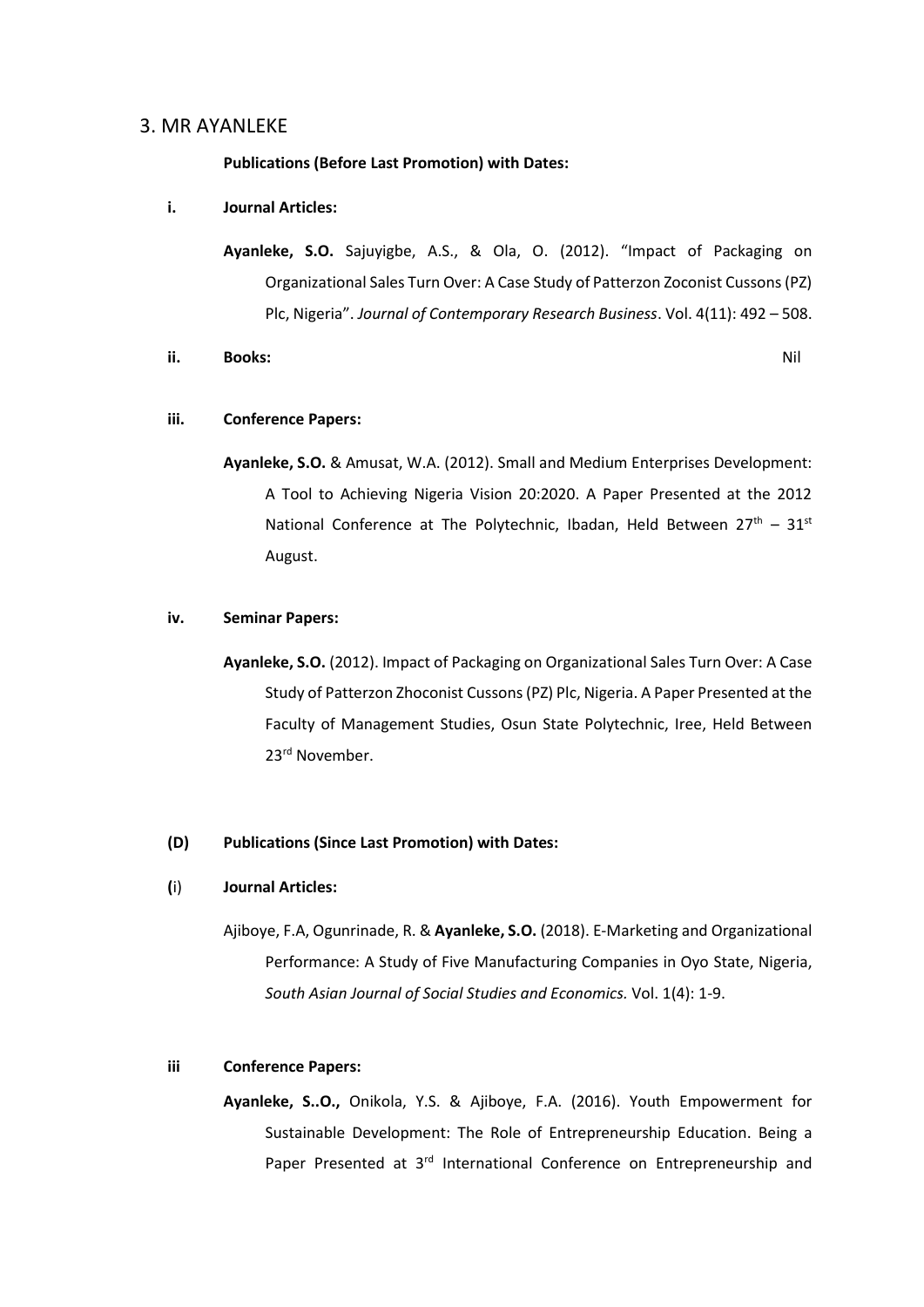Entrepreneurship Education. Obafemi Awolowo University, Ile-Ife, Nigeria Held on  $11^{\text{th}} - 13^{\text{th}}$  October.

Sajuyigbe, A.S., Ajiboye F.A, & **Ayanleke S.A** (2016). Advertising, Packaging and Branding as Tools for Organizational Performance: Empirical Study of Manufacturing Companies in Oyo State, Nigeria. Being a paper presented at 4th Learned International Conference on Repositioning the Nigerian Economy for Socio- Economic Growth and Development. Crawford University, Igbesa, Ogun State, Nigeria. 9th – 11th June, 2016.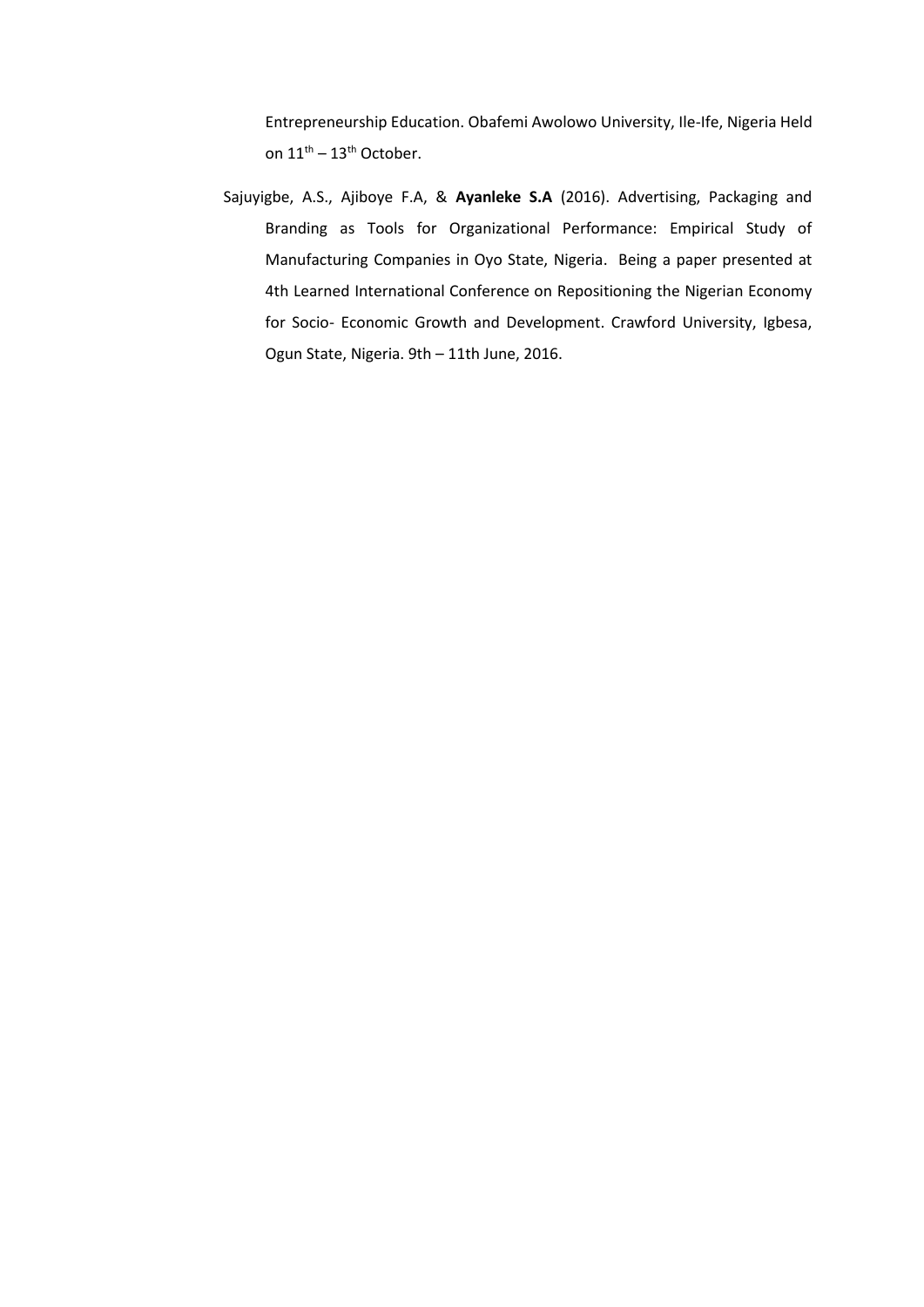#### 4. MR D.R OGUNGBADE

#### **PUBLICATIONS**

- **Ogungbade, D.R, (2007). Information Technology and Marketing Practice in Nigeria, The Journal of Business Education, Vol.3.No.1 pp.305-317**
- **Ogungbade, D.R, (2007). Marketing Competencies Needed in Service Industry, The Journal of Business Education, Vol.3.No.1 pp.356-368**
- **Ogungbade, D.R, (2009 ). Imperatives of Exhibition as a Marketing Tool, The Journal of Business Education, Vol.5.No.1 pp.153-166**
- **Ogungbade, D.R, (2009 ). Impact of Green Marketing on Consumer Protection, The Journal of Business Education, Vol.5.No.1 pp.167-183**
- **Ogungbade, D.R, (2010 ). The Role of Marketing in Entrepreneurship Development, Journal of Management Studies, Vol.1.No.1 pp.115-126**
- **Ogungbade, D.R, (2010 ). The Role of Logistics in Value Creation, Journal of Management Studies, Vol.1.No.1 pp.226-238**
- **Adejumo, D.A., Ogungbade, D.R. and Akinbode, I.O. (2014) The Effect of Advertising on Corporate Image: a Study of International Breweries PLC, Ilesa. Nigeria, Journal of Marketing and Consumer Research, Vol. 5. pp 31-36.**
- **Ogungbade, D.R, (2015 ). Exploring the Relationship between Relationship Marketing, Relationship Quality and Customer Loyalty in Nigerian , Global Journal on Emerging Trends in e-Business, Marketing and Consumer Psychology; Telecommunication Industry, Vol. 1, Issue 2. pp 269-281.**

#### **CONFERENCE PAPERS**

**Ogungbade, D.R, (2017 ). Impact of Service Quality on Customer Satisfaction in Osun State Microfinance Banks. Being a paper presented at the Faculty of Management Sciences 2017 International Conference held at Nnamdi Azikiwe University Auditorium between 26th and 29th July, 2017.**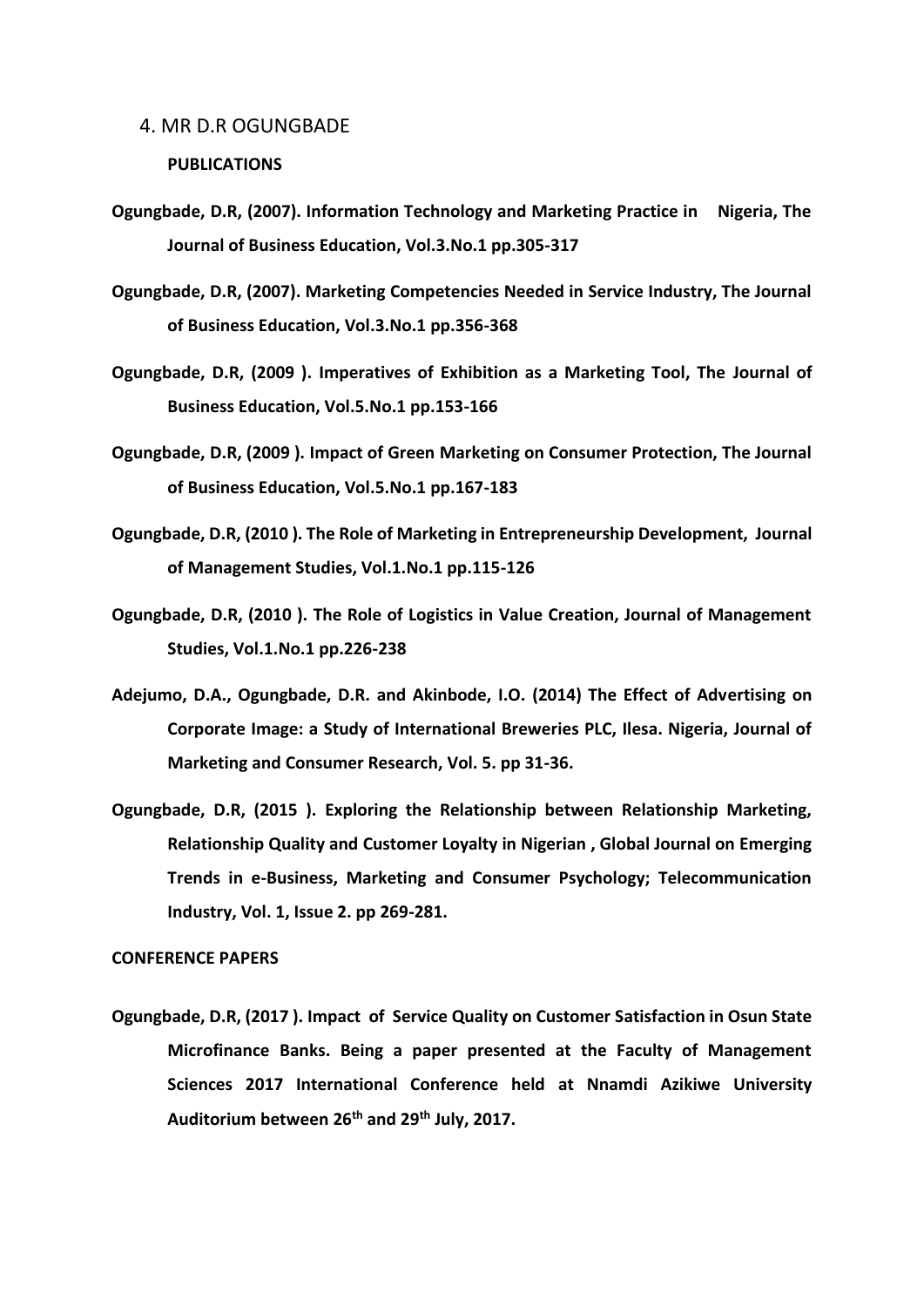- **Ogungbade, D.R, (2016 ). Influence of New Product Development on Sales Performance in**  Nigeria. Being a Paper Presented at the 3<sup>rd</sup> International Conference on **Entrepreneurship and Entrepreneurship Education. Obafemi Awolowo University, Ile-Ife, Nigeria. Held on 11th -13th October.**
- **Ogungbade, D.R, (2016 ). Quality Determinants and Customer Expectation in Nigeria. Being a Paper Presented at the 4 th Learned International Conference on Repositioning the Nigerian Economy for Socio-Economic Growth and Development. Crawford University, Igbesa, Ogun State. Nigeria. Held on 9th -11th June, 2016.**
- **Ogungbade, D.R, (2015 ). Exploring Procurement Policy as a way of eradicating corruption in Nigeria. Being a paper presented at the National Conference of School of Business and Management Studies, The Federal Polytechnic, Offa between 26th and 30th October, 2015.**
- **Ogungbade, D.R, (2015 ). Training and Manpower Development on Sales Force Performance Being a paper presented at the National Conference of School of Business and Management Studies, The Federal Polytechnic, Offa between 26th and 30th October, 2015.**
- **Ogungbade, D.R, (2017 ). Impact of Service Quality on Customer Satisfaction in Osun State Microfinance Banks. Being a paper presented at the Faculty of Management Sciences 2017 International Conference held at Nnamdi Azikiwe University Auditorium between 26th and 29th July, 2017.**
- **Ogungbade, D.R, (2015 ). Exploring Procurement Policy as a way of Eradicating Corruption in Nigeria. Being a paper presented at the National Conference of School of Business and Management Studies, The Federal Polytechnic, Offa between 26th and 30th October, 2015.**
- **Ogungbade, D.R, (2012 ). Attaining Customer Loyalty: The Role of Customer Value. A Study of Microfinance Banks in South-West, Nigeria. Being a paper presented at the National Conference of School of Business and Management Studies at The Polytechnic, Ibadan. Held between 26th and 30th October, 2012.**